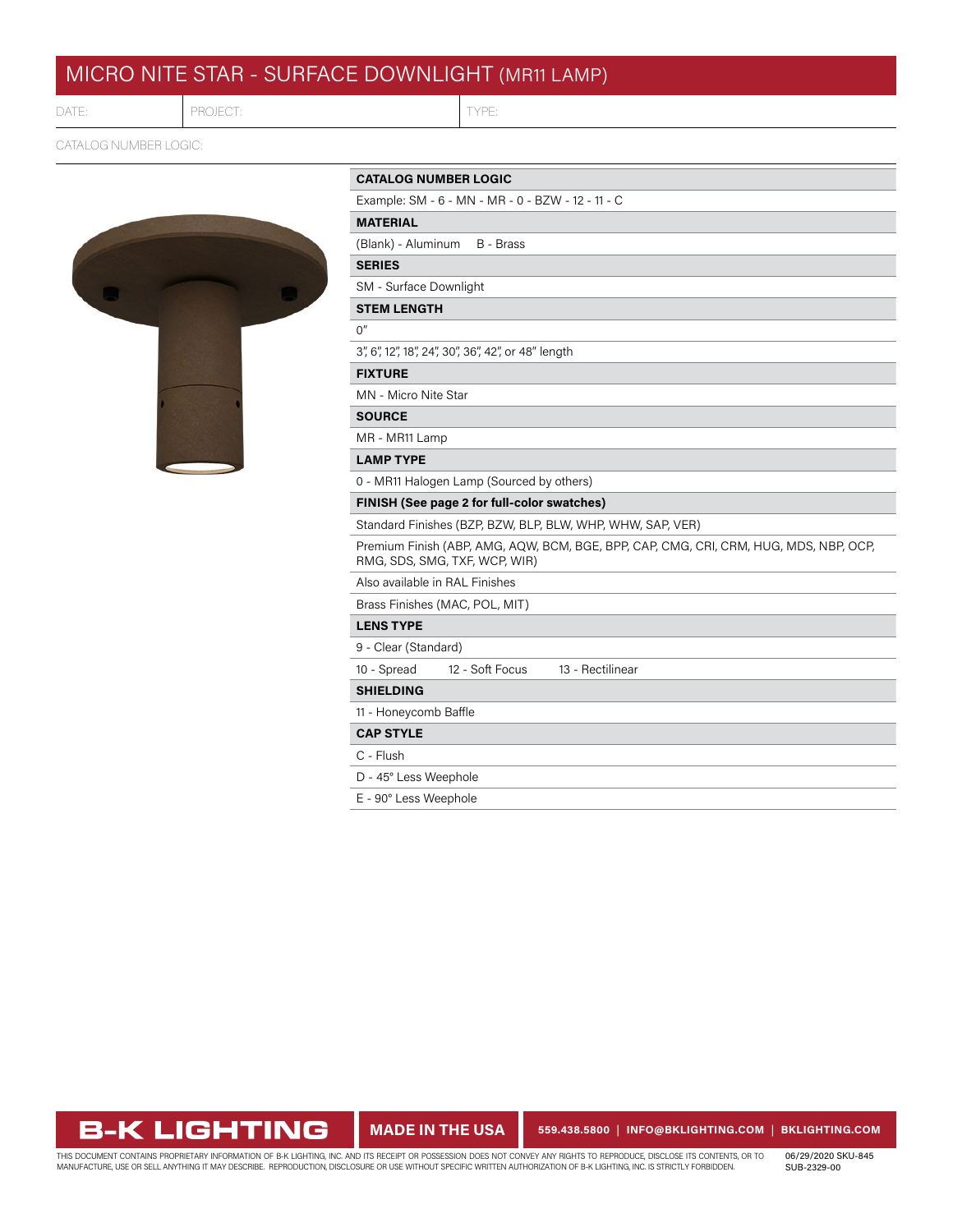# MICRO NITE STAR - SURFACE DOWNLIGHT (MR11 LAMP)

3/8" (10mm )

3 1/8 " (79mm)

Specify 0"- 48" Maximum (1219mm)

## DATE: PROJECT: TYPE:

**"C" CAP**

(41mm) 1 5/8 Dia.



3/8" (10mm )

5 1/4" (133mm)

Specify 0"- 48" Maximum (1219mm)

# **"D" CAP "E" CAP** Specify 0"- 48" Maximum (1219mm)



3/8" (10mm )

4" Dia. 1/16" (1.6mm)

**UNIVERSAL RING**

(102mm)



## **STANDARD FINISHES PREMIUM FINISHES**



[Click Here](https://bklighting.com/index.php/products/finishes-colors.html) to view larger, full-color swatches of all available finishes on our website.

IGHT

VIE

N

B-K



(41mm) 1 5/8 Dia.

## **MADE IN THE USA 559.438.5800** | **INFO@BKLIGHTING.COM** | **[BKLIGHTING.COM](https://bklighting.com/)**

THIS DOCUMENT CONTAINS PROPRIETARY INFORMATION OF B-K LIGHTING, INC. AND ITS RECEIPT OR POSSESSION DOES NOT CONVEY ANY RIGHTS TO REPRODUCE, DISCLOSE ITS CONTENTS, OR TO<br>MANUFACTURE, USE OR SELL ANYTHING IT MAY DESCRIBE. RE

06/29/2020 SKU-845 SUB-2329-00